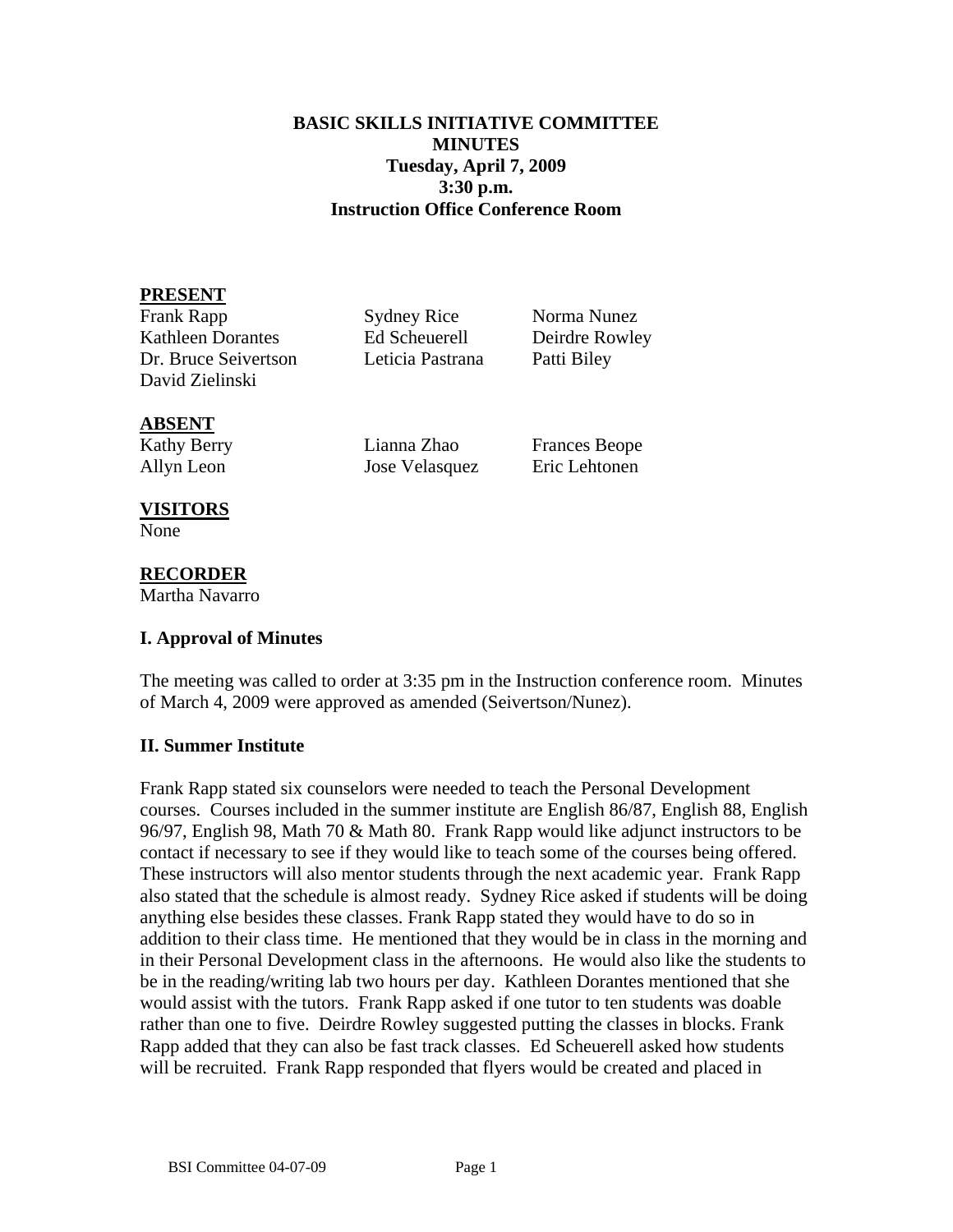classes where English 86/87 is being taught. Frank Rapp continued by stating that Bill Gay had ideas about distributing flyers to the community.

Frank Rapp informed the committee that Kathy Berry requested that a common book be used. Some of the common books suggested were:

- Enrique's Journey
- Walking Star
- The Giver

Frank Rapp notified everyone that between now and June  $22<sup>nd</sup>$ , the basic skills committee will go over everything that has been discussed to be sure everyone is on the same page. Frank Rapp would like the Instructors to meet with the tutors. He also would like instructors to work as mentors with cohort students. Sydney Rice asked how the Personal Development classes will be scheduled. Frank Rapp will talk to Norma Nunez about getting these classes staggered. Patti Biley suggested to have sustained reading as part of the lab. She feels students will read more than one book. Deirdre Rowley stated students will read if they are taught how to take notes. Sydney Rice suggested a reading journal for the writing class to be turned in once a week. Patti Biley thought it would be too much. Kathleen Dorantes suggested homework to be done in the lab. Deirdre Rowley expressed concern about students having too much work after school. It was discussed that Nancy Lay would teach English 86/87. Patti Biley asked who will be teaching English 88. Frank Rapp replied that it has not been decided. Frank Rapp said that Math 70 would be taught by Barbara Nilson and Alejandro Cozzani had expressed interest in teaching Math 80.

The members discussed the lab tutors. These tutors will have the same hours as instructors. Their hours will be 8am-4:30pm. Their pay has not been confirmed but Frank Rapp stated it will be soon. Norma Nunez mentioned it's based on the years they've been tutoring. Kathleen Dorantes stated the current rate is \$13.50/hour. Frank Rapp stated the pay will be the same as what they are currently receiving. Kathleen Dorantes asked about the ratio of tutors to students. Frank Rapp was not sure if it was one to ten or one to eight. Kathleen Dorantes would like to hire tutors that are trained. Patti Biley & Deirdre Rowley had a concern on the qualification of the tutors. Deirdre Rowley stated the writing tutors who do not pass the developmental reading class had problems tutoring. Because of this, tutors were dismissed from tutoring students. Patti Biley asked how they will get paid for lab hours. Frank Rapp responded that it depends on their base pay. Frank Rapp discussed the formula.

The members went on to discuss how they can get students to commit to the summer institute. They proposed issuing incentives such as:

- Bus fare vouchers
- Books
- Software
- Food voucher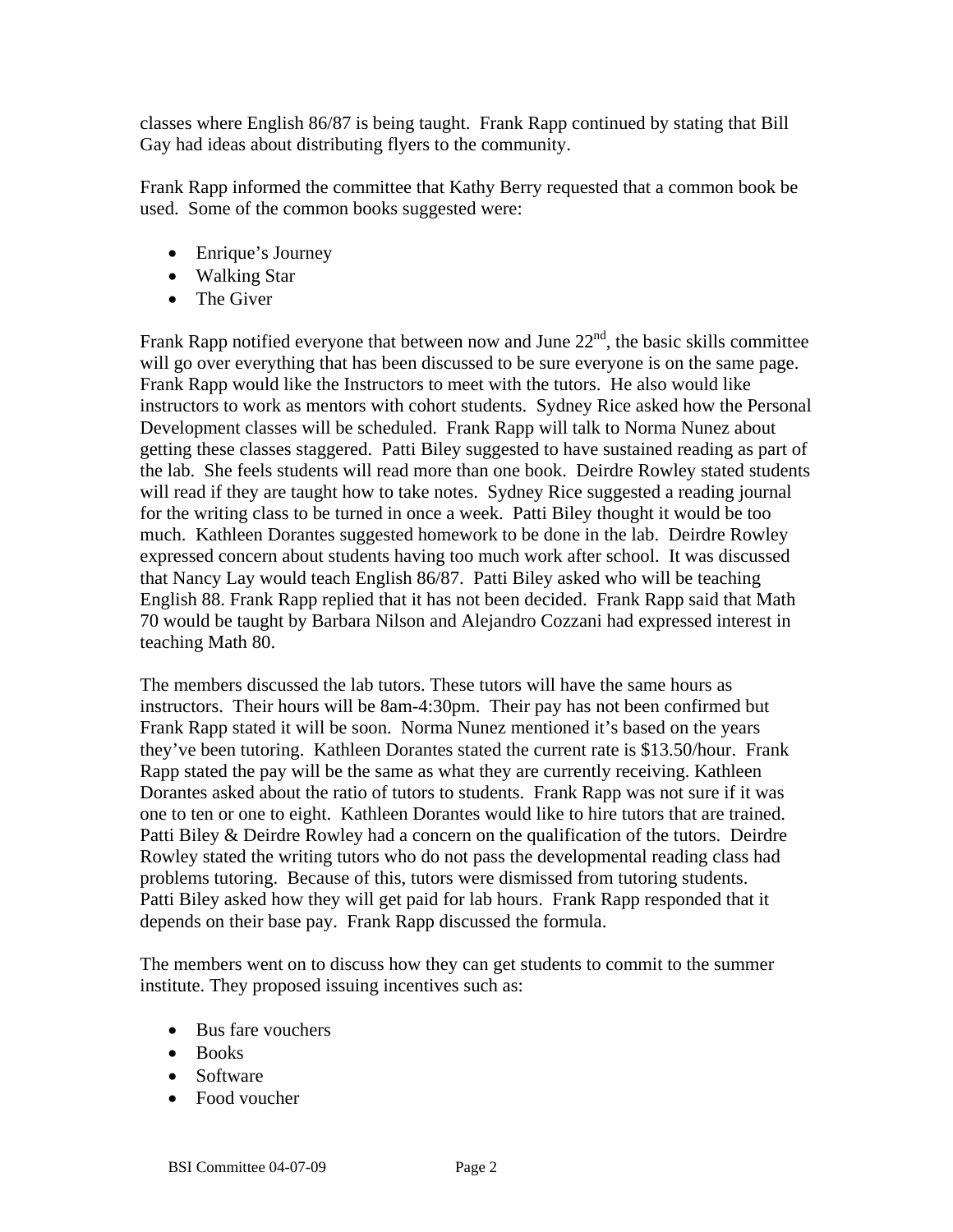- Free/Early Registration
- Gas Voucher
- Certificate

Kathleen Dorantes suggested issuing the incentive at the end of each day. Kathleen Dorantes is concerned that students may ditch class. She stated that the incentive should be given at 4:00 pm. or at the end of the week for perfect attendance. Sydney Rice recommended having the students sign a contract to commit to the summer institute.

The committee discussed the number of excused absences students should have. Frank Rapp suggested instructors to be stricter on absences due to the fact that incentives will be issued to students. He suggested two absences for the four weeks the summer institute will be held. They discussed if the student has a good excused to be absent, should that student still receive the voucher for perfect attendance. Kathleen Dorantes and Dr. Bruce Seivertson both agreed that it should be strictly for perfect attendance, no absence, even if they are excused

# **III. Expenditure Plans**

Frank Rapp went on to read and discussed Allyn Leon's ideas for the math department. Frank Rapp encouraged everyone to come up with ideas for staff development. Frank Rapp asked David Zielinski what ideas have recently been presented for staff development. David Zielinski stated that the poverty theme was one idea. Patti Biley asked if there would be any workshops on strategies. David Zielinski went on to discuss the workshops that the English Department will be organizing on Staff Development. They are:

- "Understanding Poverty" workshop
- SLO's & Data Collection & Analysis workshop
- Basic Skills workshop (will be held in the fall)

David Zielinski explained that the Basic Skills workshop will emphasize on grammar and sentence skills. The "Understanding Poverty" workshop will be held on April  $22<sup>nd</sup>$  with a follow up on April  $29<sup>th</sup>$ , 4:00-5:30 pm. Another workshop is schedule for Saturday, May  $2<sup>nd</sup>$ , 8:30am-3:30 pm. David Zielinski stated that the workshop being held on a Saturday will give adjunct instructors an opportunity to attend. Norma Nunez and Sydney Rice asked if the Saturday workshop will be opened to everyone. Deidre Rowley responded that all are campus wide.

Norma Nunez suggested having a guest speaker for the upcoming faculty orientation this August. Frank Rapp stated that he would look into software for Basic Skills that Kathy Berry had suggested. Frank Rapp asked the members if they had looked into the Learning Express Link and Plato software.